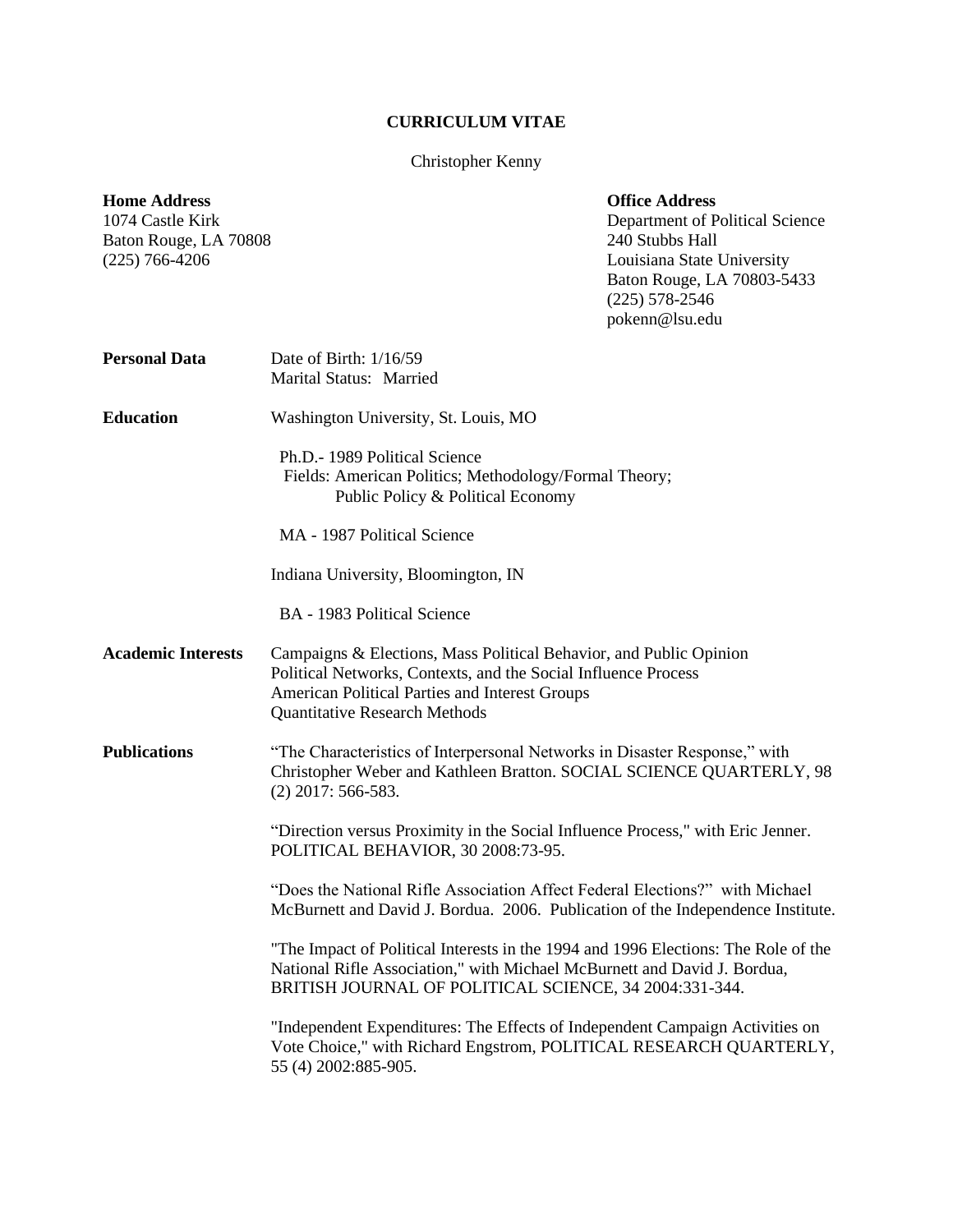"The Behavioral Consequences of Political Discussion: Another Look at Discussant Effects on Vote Choice," JOURNAL OF POLITICS, 60 (1), 1998:231-244.

"Up Close and Personal: Campaign Contact and Candidate Spending in US House Elections," with Michael McBurnett, POLITICAL RESEARCH QUARTERLY, 50 (1) 1997:75-96.

"Economic Elites in the Political Process: The Motivations and Behavior of Contributors to United States Senate Campaigns," with T. Wayne Parent, conditionally accepted for publication in the SOUTHEASTERN POLITICAL REVIEW.

"Black Environmentalism in the Local Community Context," with William Arp III, ENVIRONMENT AND BEHAVIOR, 28 (3), May, 1996:267-282.

"An Individual-Level Multiequation Model of Expenditure Effects in Contested House Races" with Michael McBurnett, AMERICAN POLITICAL SCIENCE REVIEW, 88 (3), 1994:699-710.

The Microenvironment of Attitude Change," JOURNAL OF POLITICS, 56 (3), 1994:715-728.

"Social Influence and Opinion on Abortion," SOCIAL SCIENCE QUARTERLY, 74 (3), 1993:560-574.

"The Microenvironment of Political Participation," AMERICAN POLITICS QUARTERLY, 21 (2), 1993:223-238.

"A Dynamic Model of the Effect of Campaign Spending on Congressional Vote Choice," with Michael McBurnett, AMERICAN JOURNAL OF POLITICAL SCIENCE, 36 (4), 1992:923-937.

"Political Participation and Effects from the Social Environment," AMERICAN JOURNAL OF POLITICAL SCIENCE, 36 (1), 1992:259-267.

"Partisanship and Political Discussion," POLITICAL GEOGRAPHY QUARTERLY, 10 (2), 1991:97-109.

**Conference Papers** "Income Inequality and Political Participation in the 2012 and 2016 US Presidential Elections," Was on the program for the annual meeting of the Midwest Political Science Association, Palmer House Hilton, Chicago, IL, United States, April, 2020. The conference was canceled at the last minute due to Covid.

> "Opinions on Economic Inequality and the Effects on Political Participation," with Tatum Taylor and Marissa Bosley. Presented at the annual meeting of the Southern Political Science Association, Austin, TX, United States, January 19, 2019.

"Anger and Its Effects on Social Networks and Engagement," with Christopher Weber. Presented at the annual meeting of the Midwestern Political Science Association in Chicago, Illinois, April 7-10, 2016.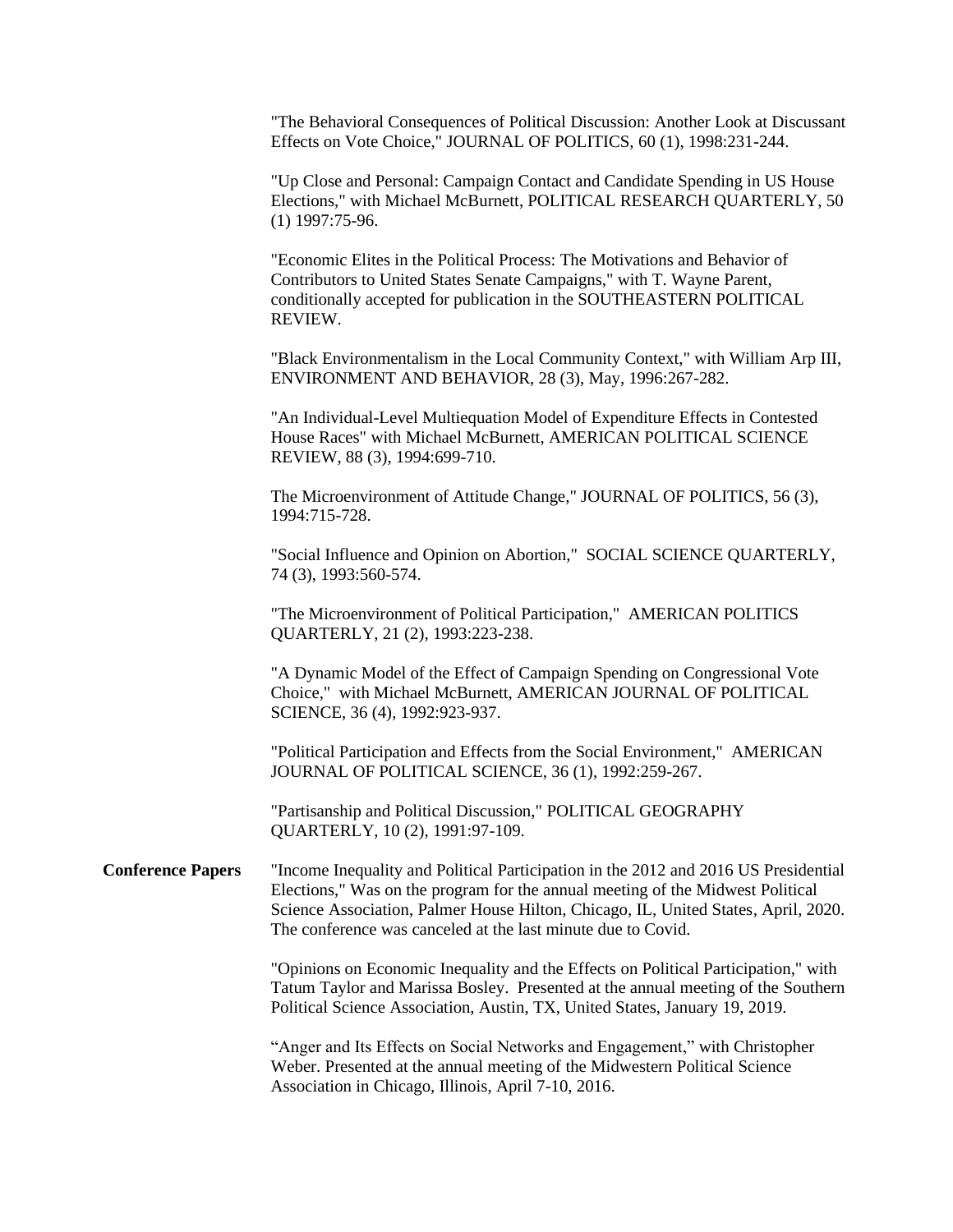**"**Explaining Gender Gaps in Reaction to Disaster Related Negativity," with Christopher Weber and Kathleen Bratton. Presented at the annual meeting of the Southern Political Science Association in San Juan, Puerto Rico, January 7-9, 2016.

"Social Networks and Information Seeking during Disaster," with Chris Weber. Presented at the annual meeting of the Southwest Political Science Association meeting in New Orleans, March 27-30, 2013.

"The Measurement of Discussion Networks in Disaster Response," with Kate Bratton and Chris Weber. Presented at the annual meeting of the Midwest Political Science Association in Chicago, April 12-15, 2012.

"The Gender Gap in Response to Disaster," with Kate Bratton and Chris Weber, 2011 Midwest Political Science Association in Chicago, March 31-April 1, 2011.

"Social Context and Emotional Reaction to Disaster: The Gulf Oil Spill," with Kate Bratton and Chris Weber, 2011Southwestern Social Science Association in Las Vegas, March 16-19, 2011.

"The Measurement of Political Discussion Networks Revisited," with Kate Bratton and Chris Weber, 2011 spring LSU oil spill conference.

"Email and Networks of Social Communication," with Kirby Goidel, 2009 American Association of Public Opinion Researchers (AAPOR).

"New Media Use, Political Sophistication, and Cell-Phone Surveys," with Kirby Goidel and Mike Xenos, 2009 American Association of Public Opinion Researchers (AAPOR).

**"**The Strategic Nature of Interest Group Endorsement Decisions: The case of the NRA," with Eric Jenner, 2008 Southwestern Political Science Association.

"Turnout in Congressional Elections: The Role of the NRA,"with Michael. McBurnett, 2006 Midwest Political Science Association

"The Role of the NRA in House Elections: Endorsements, Members, and Turnout," with Eric Jenner, 2005 Midwest Political Science Association.

"Direction versus Proximity in the Social Influence Process," with Eric Jenner, 2004 Southern Political Science Association.

"A Directional Theory of Social Influence," with Eric Jenner, 2003 Midwest Political Science Association.

"Is Disagreement More Memorable? Accessibility and the Choice of a Political Discussion Network," 2002 Midwest Political Science Association.

"Social Influence in the Beginning: Disagreement and the Construction of Political Information Networks," 2001 American Political Science Association.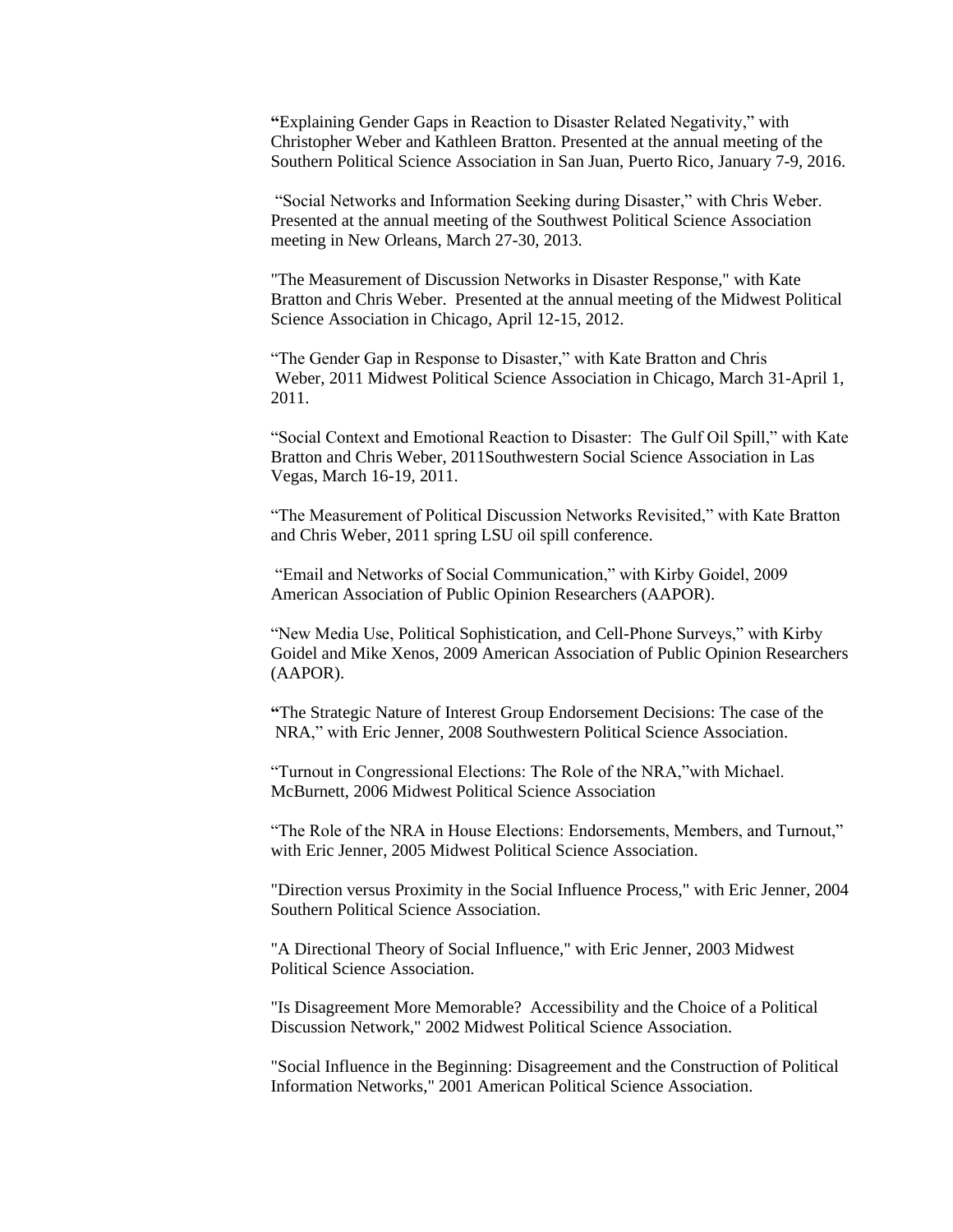"Disagreement and the Choice of a Political Discussion Partner," 2001 Midwest Political Science Association.

"The Influence of the NRA in House Elections," with Michael McBurnett and David Bordua, 2000 Southern Political Science Association.

"Ideology and US Senate Candidates," with Barry Burden, 2000 Midwest Political Science Association

"Group Influence in the Electoral Process: A Model of the Role of the NRA in Recent House Elections," with Mike McBurnett and David Bordua, 1999 American Political Science Association.

"Personal Influence and the Choice of a Political Discussant," 1999 Southwestern Political Science Association.

"The Influence of the NRA in the 1996 House Elections," 1998 Southern Political Science Association. *This paper was awarded the Pi Sigma Alpha award for best paper at the 1998 meeting.*

The Influence of the NRA in the 1994 House Elections: Evidence from the Individual-Level," 1998 Southwestern Political Science Association.

"The Impact of Political Interests in the 1994 Elections: The Role of the National Rifle Association," with Michael McBurnett and David J. Bordua, 1996 Midwest Political Science Association.

"Independent Expenditures: The Effects of Independent Campaign Activities on Vote Choice," with Richard Engstrom, 1996 Southwestern Political Science Association.

"The Behavioral Consequences of Political Discussion: Another Look at Discussant Effects on Vote Choice," 1995 American Political Science Association.

"On- and Off-Year Spending Effects in Contested House Races" with Michael McBurnett, 1995 Public Choice Society.

"Up Close and Personal: Campaign Contact and Candidate Spending in US House Elections," with Michael McBurnett, 1994 Midwest Political Science Association.

"Forms of Contact and the Influence of Campaign Expenditures," with Michael McBurnett, 1993 Southwestern Political Science Association. Paper was nominated for the annual best paper award.

"An Individual-Level Multiequation Model of Expenditure Effects in Contested House Elections," with Michael McBurnett and Andrea West, 1992 American Political Science Association.

"Attitude Change and the Microenvironment of Behavior," 1992 Southwestern Political Science Association.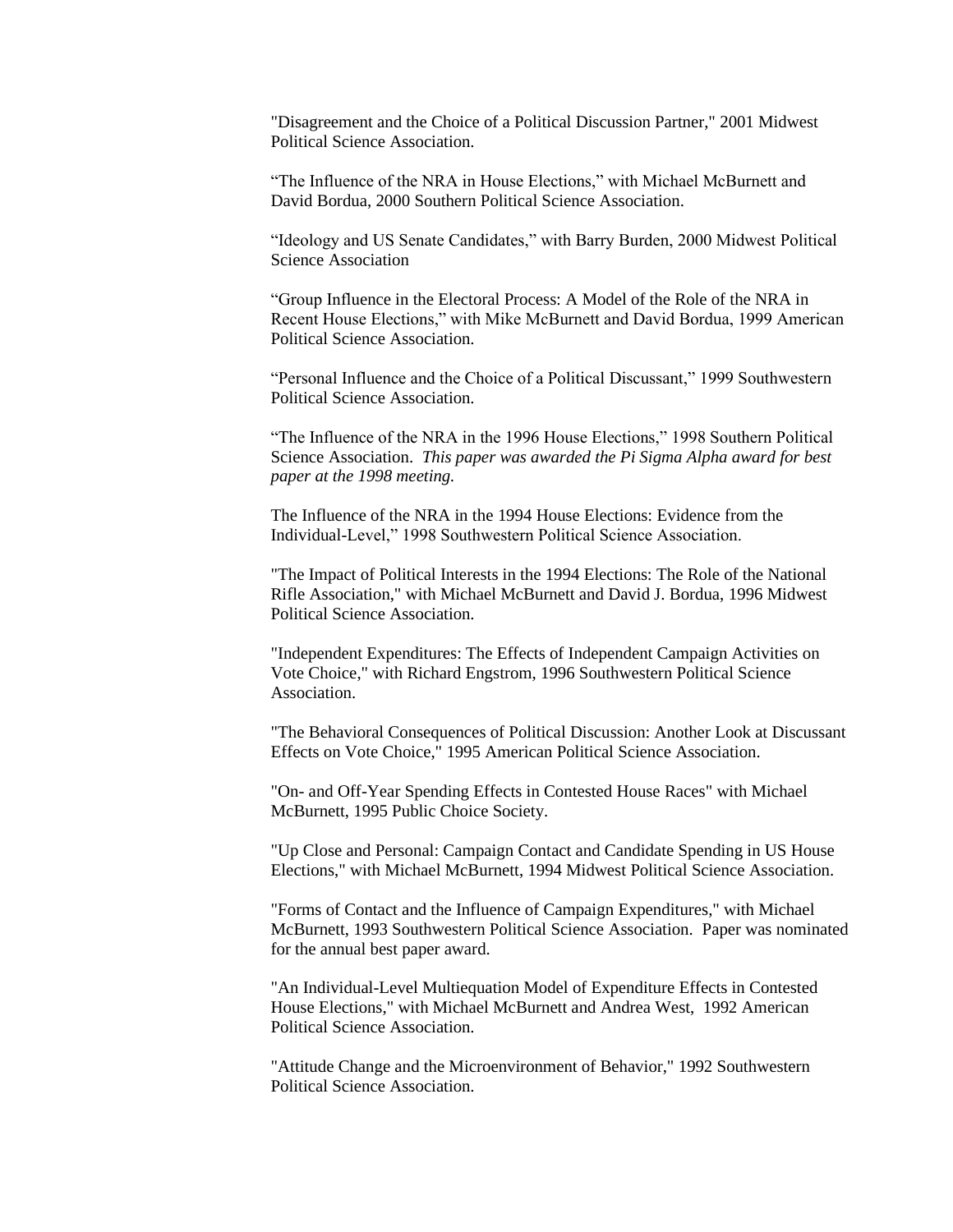|                                                     | "A Dynamic Model of the Effect of Campaign Spending on Congressional Vote<br>Choice," with Michael McBurnett, 1991 American Political Science Association.                                                                                                          |
|-----------------------------------------------------|---------------------------------------------------------------------------------------------------------------------------------------------------------------------------------------------------------------------------------------------------------------------|
|                                                     | "Explaining Campaign Contribution Behavior," with T. Wayne Parent, 1991<br>Midwest Political Science Association.                                                                                                                                                   |
|                                                     | "The Effects of Social Interaction on Political Participation," 1990 Midwest<br>Political Science Association.                                                                                                                                                      |
|                                                     | "Attitudes Towards Abortion and Political Discussion," 1990 Western Political<br>Science Association. Paper was nominated for the annual best paper award.                                                                                                          |
|                                                     | "The Consequences of Political Discussion in Voting Behavior," 1989 American<br>Political Science Association.                                                                                                                                                      |
|                                                     | "The Behavioral Consequences of Political Discussion: Personal Influence and<br>Partisanship in the Local Community," with Christopher Gilbert, 1988 Southern<br>Political Science Association.                                                                     |
| Conference<br>Participation                         | Social Science Coordinator for the 2011 LSU spring oil spill Conference.                                                                                                                                                                                            |
|                                                     | Section Head: Voting and Elections section for the 2007 annual meetings of the<br>Southern Political Science Association.                                                                                                                                           |
|                                                     | Section Head: Mass Political Behavior section for the 2001 annual meetings of the<br>Southwestern Political Science Association.                                                                                                                                    |
|                                                     | Discussant: Effect of Social Networks and Comparing Information on Voter<br>Preferences and Turnout Panel, 1999 American Political Science Association.                                                                                                             |
|                                                     | Discussant: Candidates and Voters in Congressional Elections Panel, 1999 Midwest<br>Political Science Association.                                                                                                                                                  |
|                                                     | Discussant: Interest Groups' Strategies at the State and Federal Level Panel, 1998<br>Southern Political Science Association.                                                                                                                                       |
|                                                     | Discussant: Electoral Conditions in Context panel, 1996 Southern Political Science<br>Association.                                                                                                                                                                  |
|                                                     | Discussant: The Electoral Effects of Legislative Campaigns & Campaign Finance<br>panel, 1996 Southern Political Science Association.                                                                                                                                |
|                                                     | Discussant: Methods Panel on Ecological Inference, 1995 American Political<br>Science Association.                                                                                                                                                                  |
| <b>Research Support/</b><br><b>Grant Activities</b> | The Dynamics of Social Influence: A Longitudinal Look at Socially Structured<br>Disaster Response, with Kate Bratton and Chris Weber (\$104,911). Submitted<br>1/28/2011 to the BP Gulf Research Initiative, Round 2. SPS Proposal #: 37570-1.<br>Status: Accepted. |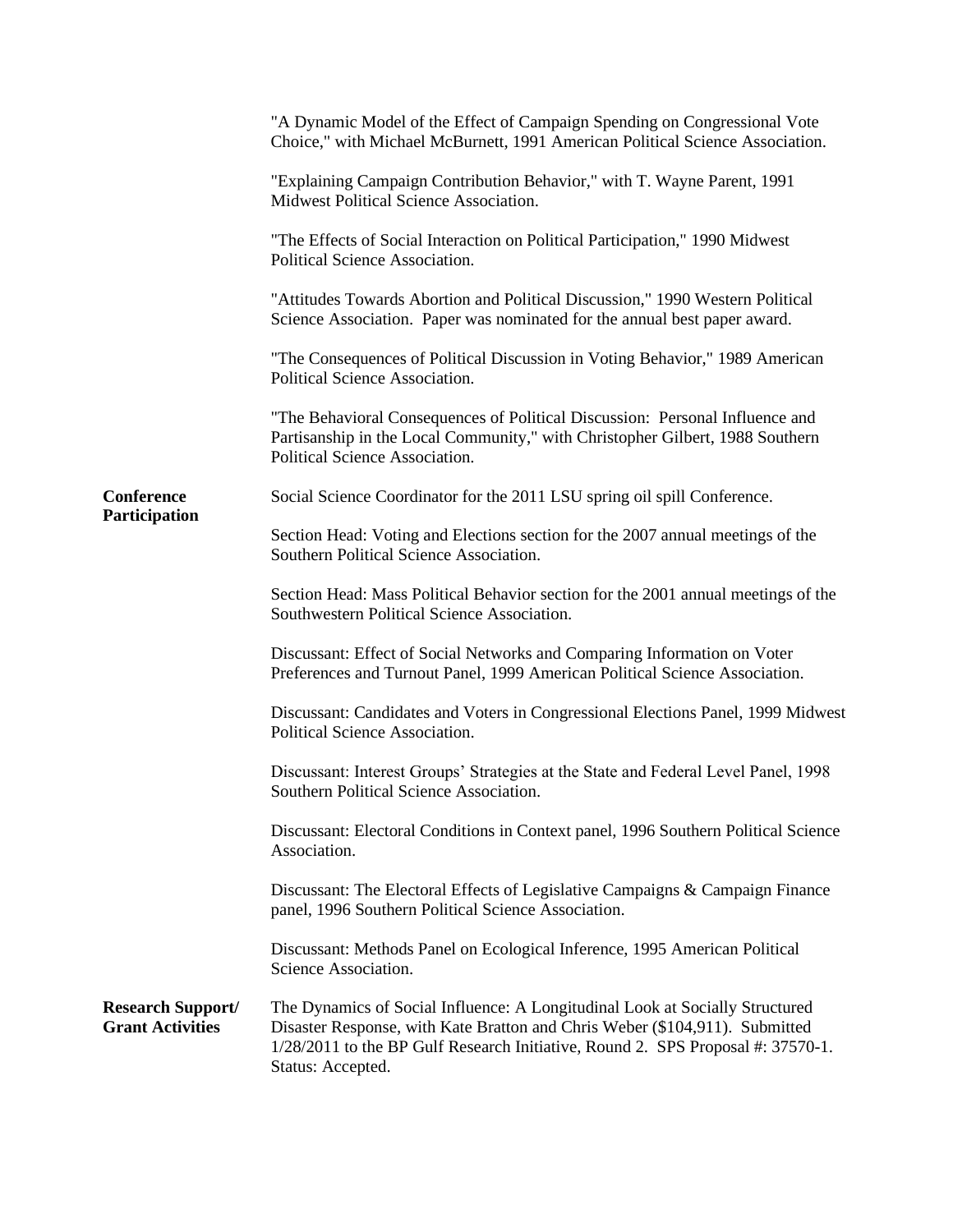The Dynamics of Social Influence After Disaster: The Intersection of Politics and Disaster Recovery Over Time, with Kate Bratton and Chris Weber (\$127,634). Submitted 8/23/2010 to the National Science Foundation. SPS Proposal #: 36846-1. Status: Declined.

Statewide Intermodal Transportation Plan and Statewide Travel Demand Forecasting Model/Baton Rouge, with Kirby Goidel (\$100,000). Submitted August 2010 to the Louisiana Department of Transportation and Development. SPS Proposal #: 36831-1. Status: Declined.

The Dynamic Nature of Social Context and Reactions to Disaster, with Kate Bratton and Chris Weber (\$122,454). Submitted 7/12/2010 to BP Exploration and Production, Inc. SPS Proposal #: 36713-1. Status: Declined.

Rapid Response Research on Social Context and Emotional Response to Disaster, with Kate Bratton and Chris Weber (\$89,948). Submitted 5/18/2010 to the National Science Foundation. SPS Proposal #: 36417-1. Status: Accepted.

Environmental Scan of Louisiana Health Care, with Kirby Goidel (\$50,000). Submitted 2/18/2008 to the Louisiana Health Care Review. SPS Proposal #: 33103-1. Status: Accepted.

Communication and Social Influence in Hurricane Evacuation Behavior, with Kirby Goidel and Robbie Hogan (\$88,468). Submitted 9/22/2005 to the National Science Foundation. SPS Proposal #: 30371-1. Status: Declined.

Email and Networks of Social Communication (\$10,000). Submitted 2004 to the Faculty Research Program of the Council on Research. Status: Accepted.

The Electoral Prowess of the National Rifle Association (\$45,746). Submitted 11/18/2004 to the Board of Regents. SPS Proposal #: 18854-2. Status: Declined.

Prospects for Deliberative Democracy: E-Mail and Networks of Social Communication (\$342,219). Submitted 1/16/2004 to the National Science Foundation. SPS Proposal #: 17931-1. Status: Declined.

*The following are the funded projects prior to 2004. I can get a list of grants that were not approved if necessary.*

> Co-Principal Investigator with Barry Burden, 2000/2001, Joseph H. Clark Fund – Harvard University (\$3,400) for "Ideology in Congressional Elections: The 2000 Candidate Ideology Survey (CIS)."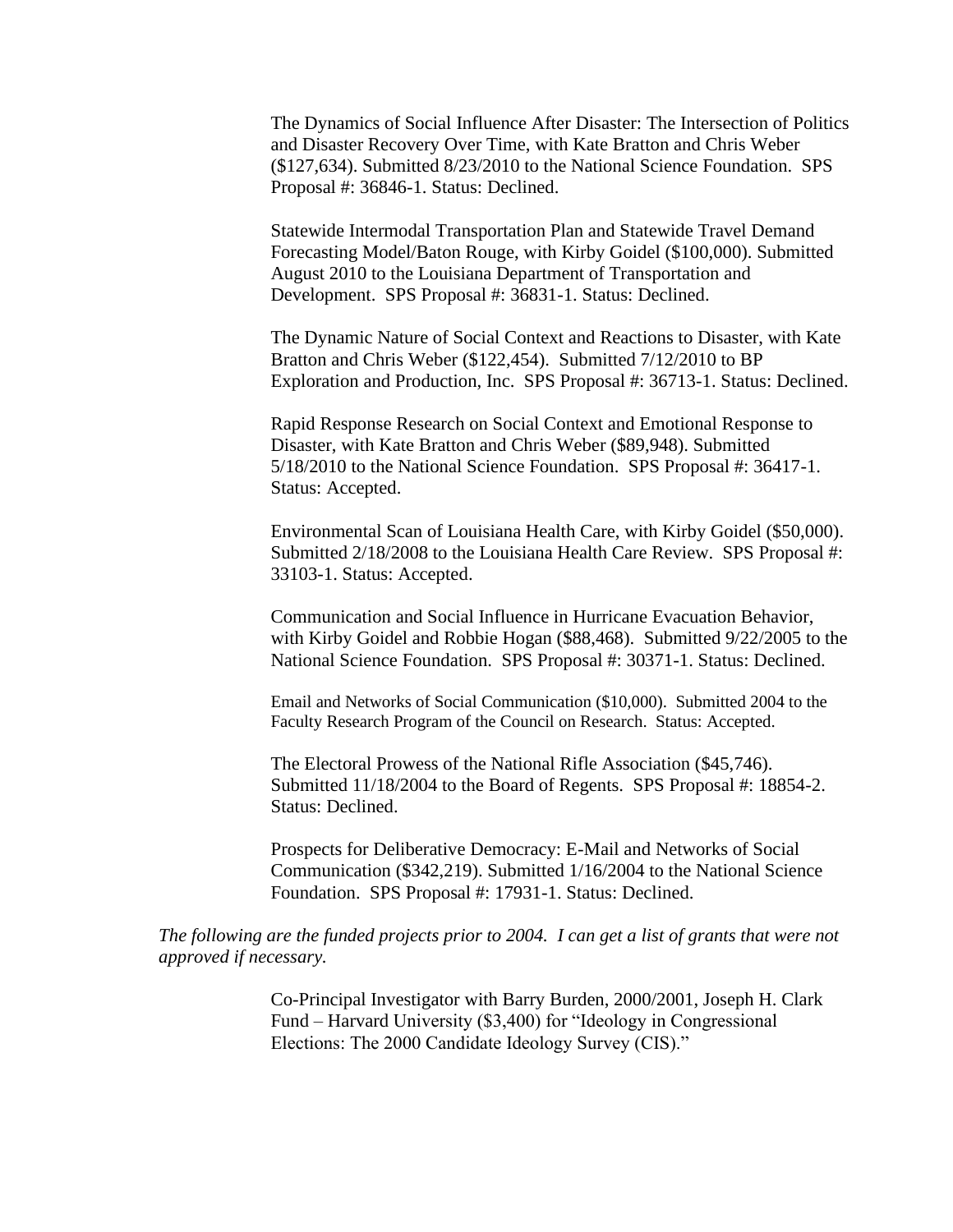|                                    | Principal Investigator, 2000/2001, Board of Regents Support Fund –<br>Louisiana State University (\$57,668) for "The Role of Disagreement in the<br>Choice of Political Discussants."                                                                                                                                                              |
|------------------------------------|----------------------------------------------------------------------------------------------------------------------------------------------------------------------------------------------------------------------------------------------------------------------------------------------------------------------------------------------------|
|                                    | Principal Investigator, 1991, Louisiana State University Summer Faculty<br>Research Grant (\$4,000) for "The Behavioral Consequences of Political<br>Discussion."                                                                                                                                                                                  |
|                                    | I've also received numerous \$750 grants for travel from the Council on<br>Research.                                                                                                                                                                                                                                                               |
| <b>Honors &amp; Awards</b>         | 2015 Tiger Athletic Foundation Teaching Award                                                                                                                                                                                                                                                                                                      |
|                                    | 2004 Tiger Athletic Foundation Teaching Award                                                                                                                                                                                                                                                                                                      |
|                                    | 2003 LSU Alumni Association Faculty Excellence Award.                                                                                                                                                                                                                                                                                              |
|                                    | 1999 Pi Sigma Alpha Award for best paper at the 1998 annual meeting of the<br>Southern Political science Association.                                                                                                                                                                                                                              |
|                                    | 1987-88 Washington University Dissertation Fellowship                                                                                                                                                                                                                                                                                              |
|                                    | 1987 Antoinette Dames Award for Outstanding Graduate Seminar Paper:<br>"Determining Interest Group Effectiveness"                                                                                                                                                                                                                                  |
|                                    | 1984-85 Washington University Scholarship                                                                                                                                                                                                                                                                                                          |
| <b>Academic Positions</b>          | August, 1995-Present: Associate Professor, Louisiana State University                                                                                                                                                                                                                                                                              |
|                                    | 1989-August, 1995: Assistant Professor, Louisiana State University                                                                                                                                                                                                                                                                                 |
| Administrative<br><b>Positions</b> | August, 2007-2018: Deputy Director, Public Policy Research Lab at LSU                                                                                                                                                                                                                                                                              |
|                                    | August, 2004-August, 2007: Arts and Science Liaison to the Public Policy Research<br>Lab at LSU                                                                                                                                                                                                                                                    |
| <b>Teaching Interests</b>          | American politics generally. Prepared to teach voting and elections, public opinion,<br>interest groups, national policy processes, political economy, methods courses, and<br>undergraduate game theory.                                                                                                                                          |
| <b>Courses</b>                     | <b>American Government</b><br>Campaign Strategies in American National Elections.<br><b>Political Participation</b><br><b>American Electoral Politics</b><br>Graduate Seminar in Research Design and Quantitative Techniques<br>Graduate Seminar in Advanced Research Design and Quantitative Techniques<br>Graduate Seminar in Political Behavior |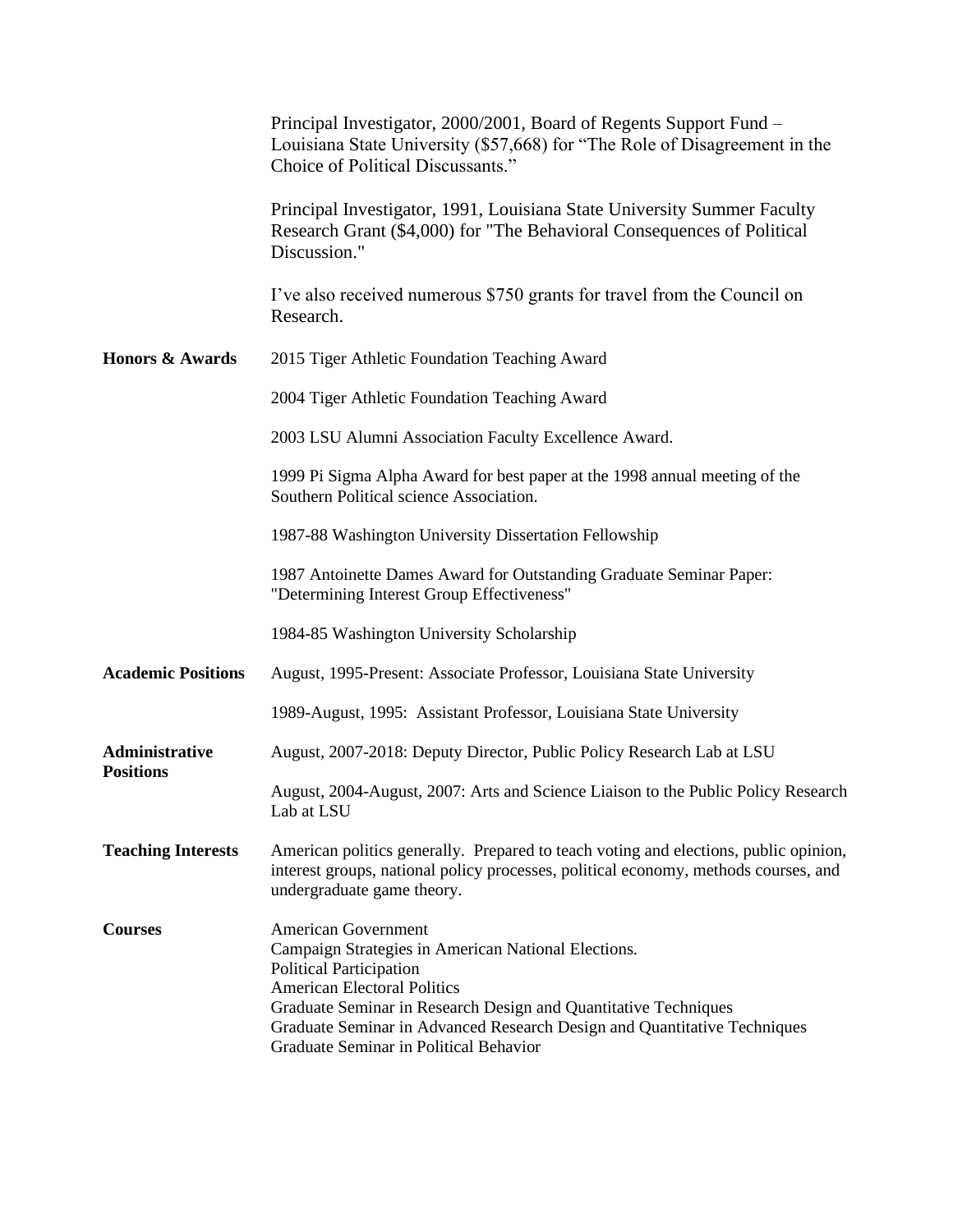| <b>Related Work</b><br><b>Experience</b>    | Software Instruction:<br>1988 Educational Computing Services - Washington University<br><b>Statistics Using SAS</b><br>Introduction to SYSTAT<br>Introduction to PCSAS<br>1988 Centerre Trust Corporation - St. Louis<br>Introduction to LOTUS 1-2-3<br>Advanced LOTUS 1-2-3                                                                                                                                                                           |  |  |
|---------------------------------------------|--------------------------------------------------------------------------------------------------------------------------------------------------------------------------------------------------------------------------------------------------------------------------------------------------------------------------------------------------------------------------------------------------------------------------------------------------------|--|--|
|                                             | Research Experience:                                                                                                                                                                                                                                                                                                                                                                                                                                   |  |  |
|                                             | 1985-87,1988-89 Research Assistant to John Sprague on his project with Robert<br>Huckfeldt "Social Influence in an Election Campaign" - a community based sample<br>survey carried out in South Bend, Indiana during the 1984 Presidential election.<br>Extensive data manipulations, merging from official voting record tape, statistical<br>analyses, work with sampling frames, data cleaning, and program writing associated<br>with these tasks. |  |  |
|                                             | 1987-88 Research assistant, two summers, for William Blozan in School of<br>Business. Similar tasks moving from raw data tapes to finished analysis data sets -<br>marketing data. Overall extensive hands on experience with all phases of data<br>collection management, cleaning, upgrading, and preparation for analysis.                                                                                                                          |  |  |
|                                             | 1988 Data Collector - American Institutes for Research                                                                                                                                                                                                                                                                                                                                                                                                 |  |  |
|                                             | 1987-1989 SAS Specialist at the Social Science Computing Facility - Washington<br>University.                                                                                                                                                                                                                                                                                                                                                          |  |  |
|                                             | 1992-1993 Outside statistical consultant for William Arp, LSU, on his Survey of<br>Environmental Concern within African-American Communities.                                                                                                                                                                                                                                                                                                          |  |  |
| <b>Dissertation</b>                         | "The Consequences of Political Discussion in Mass Politics." The dissertation<br>develops a theory of social interaction in order to investigate the structure of<br>political discussion networks, their social composition, and their political influence.<br>Committee members: John Sprague (Chair), Robert A. Salisbury, and Charles<br>Franklin.                                                                                                 |  |  |
| <b>Other Scholarly</b><br><b>Activities</b> | <b>Journal Referee</b><br>AMERICAN POLITICAL SCIENCE REVIEW<br><b>JOURNAL OF POLITICS</b><br>AMERICAN JOURNAL OF POLITICAL SCIENCE<br>AMERICAN POLITICS QUARTERLY<br>SOCIAL SCIENCE QUARTERLY<br>POLITICAL RESEARCH QUARTERLY<br>SOUTHEASTERN POLITICAL REVIEW<br>LEGISLATIVE STUDIES QUARTERLY<br>POLICY STUDIES JOURNAL<br><b>ELECTORAL STUDIES</b><br><b>ENVIRONMENT AND BEHAVIOR</b><br>STATE POLITICS AND PUBLIC POLICY                           |  |  |